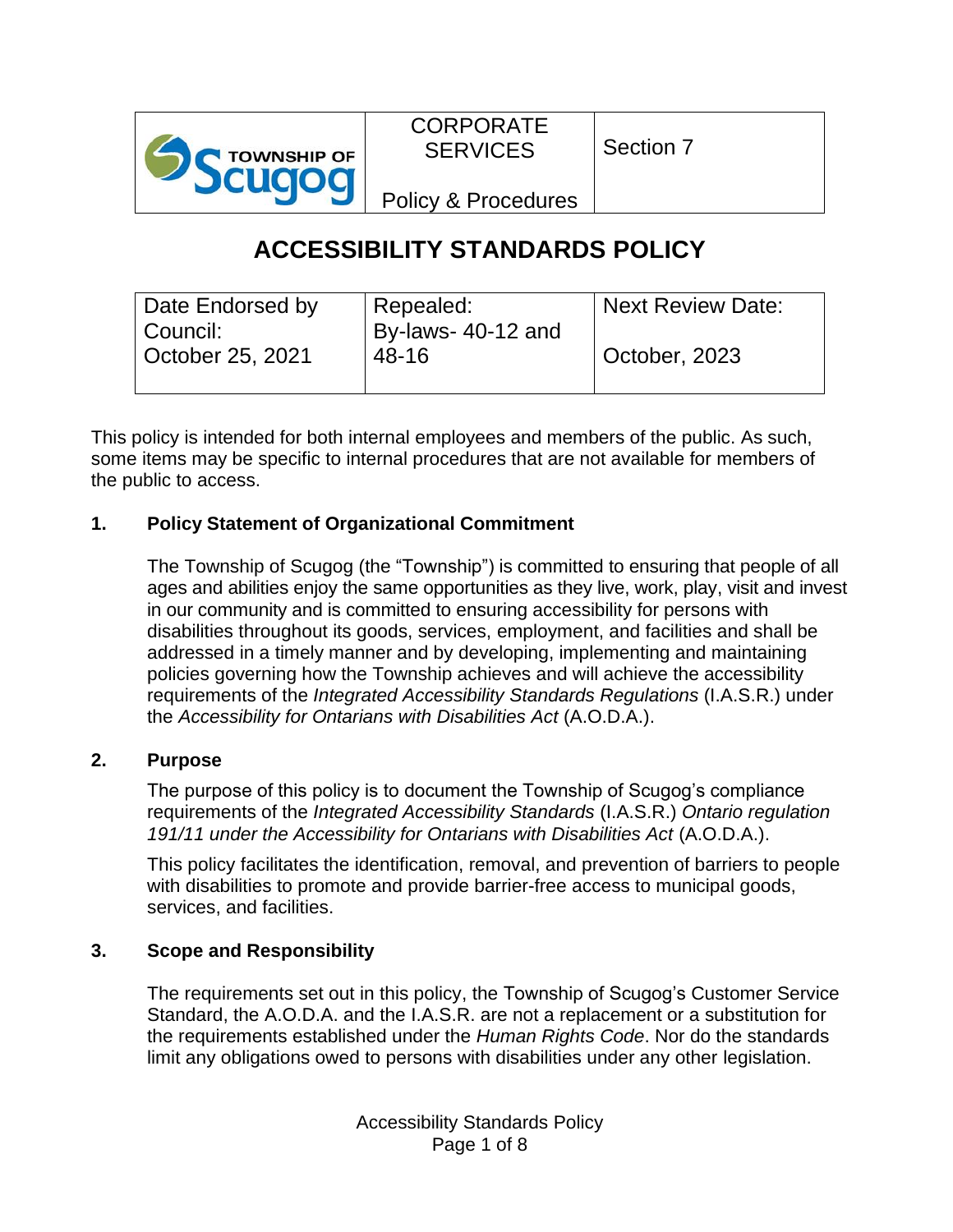This policy applies to all Township of Scugog employees as well as other third parties acting on behalf of the Township for the provision of goods, services, programs, and facilities and may include paying and non-paying members of the public.

The Director of Corporate Services/Clerk or designate is responsible for the overall implementation and enforcement of this policy.

# **4. Definitions**

**"Accessible formats"** these may include, but are not limited to, large print, recorded audio and electronic formats,Braille, and other formats used by persons with disabilities.

**"Assistive devices"** means auxiliary aids that provide support and/or assistance to persons with disabilities which include, but are not limited to, wheelchairs, canes, scooters, crutches, walkers, personal sound amplification devices, ventilators etc.).

"**Barrier"** means obstacles that make it difficult, sometimes impossible, for persons with disabilities to do things in daily living (e.g., open doors, enter buildings, read small print, or walk far distances). Barriers can be visible or non-visible, such as attitudinal barriers. which includes physical disabilities as well as vision, hearing, speech, developmental, learning, and mental health disabilities.

**"Communication supports"** may include, but are not limited to, captioning, alternative, and augmentative communication supports, plain language, sign language and other supports that facilitate effective communications.

**"Disability"** as defined by the *Ontario Human Rights Code* means:

- a) any degree of physical disability, infirmity, malformation, or disfigurement that is caused by bodily injury, birth defect or illness and, without limiting the generality of the foregoing, includes diabetes mellitus, epilepsy, a brain injury, any degree of paralysis, amputation, lack of physical coordination, blindness or visual impediment, deafness or hearing impediment, muteness or speech impediment, or physical reliance on a guide dog or other animal or on a wheelchair or other remedial appliance or device;
- b) a condition of mental impairment or a developmental disability;
- c) a learning disability or dysfunction in one or more of the processes involved inunderstanding or using symbols or spoken language;
- d) a mental disorder; or
- e) an injury or disability for which benefits were claimed or received under

Accessibility Standards Policy Page 2 of 8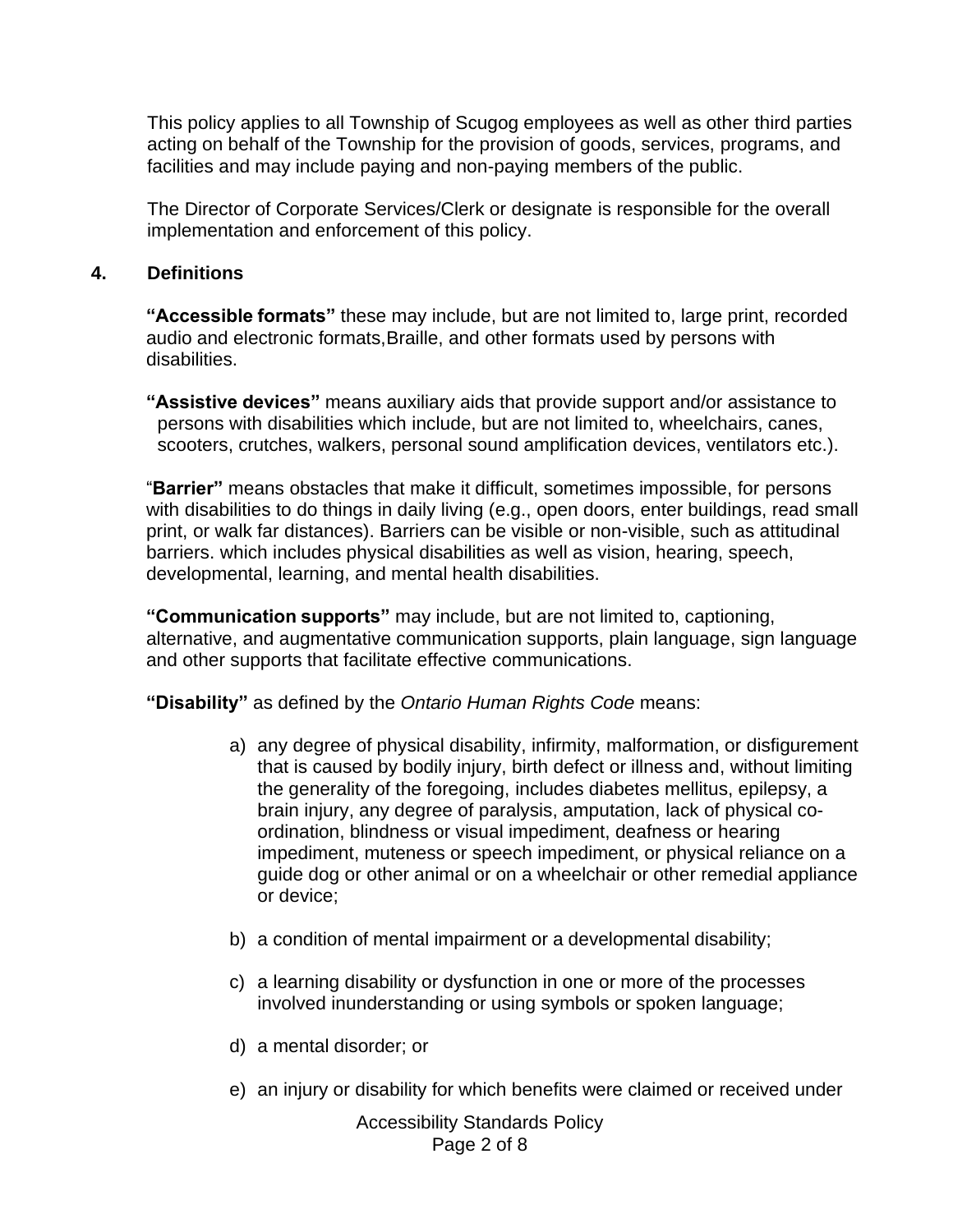the insurance plan established under the *Workplace Safety and Insurance Act, 1997*.

**"Information"** includes data, facts and knowledge that exists in any format, including text, audio, digital or images, that convey meaning.

**"Internet Website**" means a collection of related web pages, images, videos, or other digital assets that are addressed relative to a common Uniform Resource Identifier (URI) and are accessible to the public.

**"Public documents"** means documents produced by a Township department for the purpose of providing information tothe public about goods, services, or facilities (e.g., web content, brochures, applications, reports, business plans).

**"Service Animal"** means an animal for a person with a disability if:

- a) the animal can be readily identified as one that is being used by the person for reasons relating to person's disability, as a result of visual indicators such as the best or harness worn by the animal; or
- b) the person provides documentation from one of the following regulated health professionals as listed in Section 80.45 (4) (b) of the Integrated Accessibility Standards, Ontario Regulation 191/22, confirming that the person requires the animal for reasons relating to the disability.

**"A guide dog"** means a guide dog as defined in Section 1 of the 'Blind Persons Rights' Act R.R.O. 1990.

**"Support Person"** as defined by the Integrated Accessibility Standards, Ontario Regulation 191/22, means in relation to a person with a disability, another person who accompanies him or her in order to help with communication, mobility, personal care or medical needs or with access to goods, services or facilities.

**"Service disruption"** means a service that needs repair or is temporarily out of order, such as an elevator or powereddoor. It can also be a meeting or appointment that is cancelled.

**"Taxicab"** as defined in the *Highway Traffic Act*, a motor vehicle having a seating capacity of not more than six persons, exclusive of the driver, hired for one specific trip for the transportation exclusively of one person or group of persons, one fare or charge only being collected or made for the trip and that is licensed as a taxicab by a municipality.

**"Township"** means the Corporation of the Township of Scugog.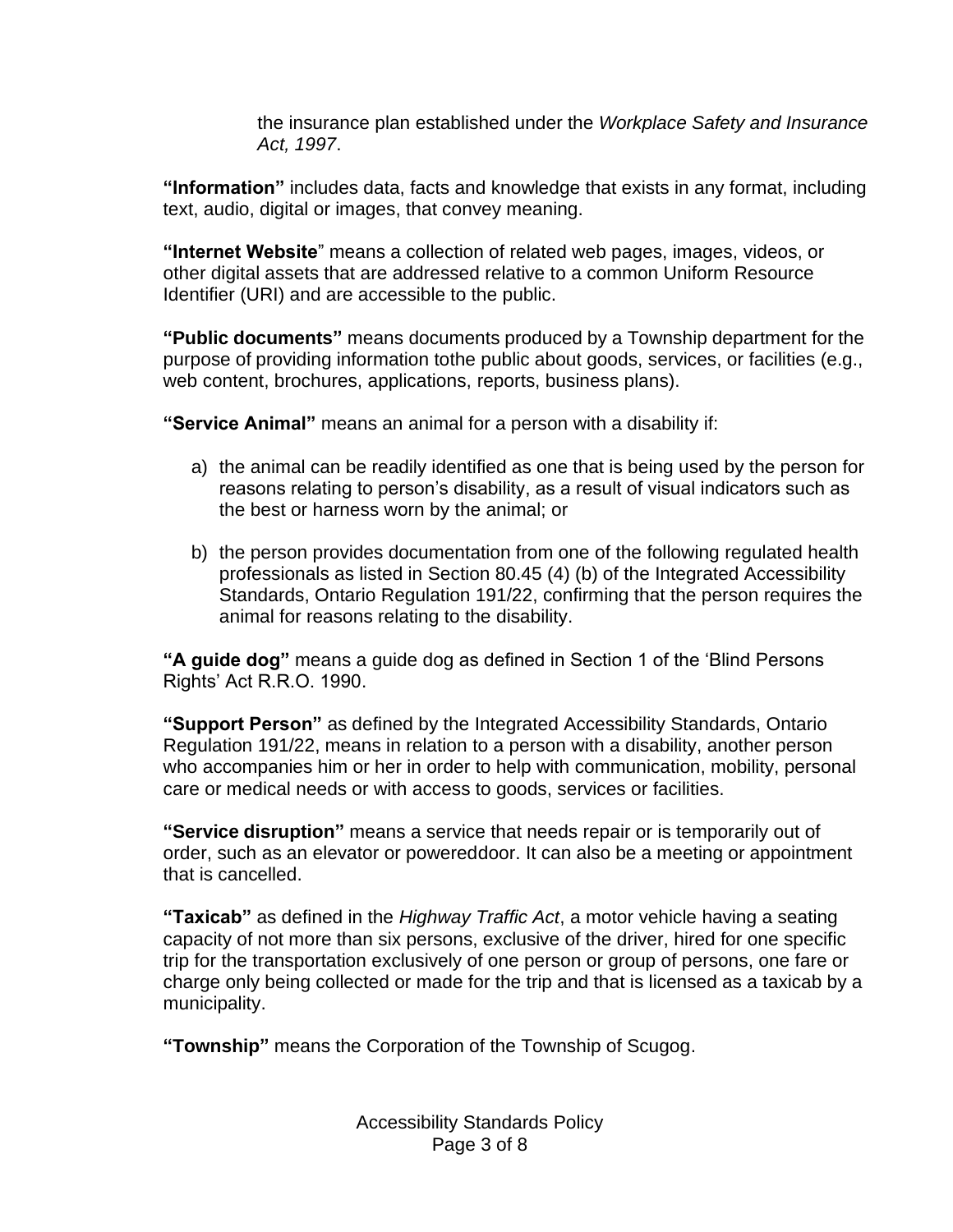**"Volunteer"** means any non-paid individual who acts on behalf of the Township, including, but is not limited to, any individual appointed by Council to a Board or Committee, recreational program volunteer

# **5. Overriding Principles**

It shall be the policy of the Township that goods and services offered by the municipality shall be provided in a manner that:

- Respects the dignity and independence of persons with disability;
- Shall be integrated with others, unless an alternate measure is necessary, whether temporarily or permanently, to enable persons with a disability to obtain or benefit from the goods or service;
- Persons with a disability shall be given equal opportunity to obtain, use and benefit from the goods and services; and,
- When communicating with a person with a disability, a provider shall do so in a manner that takes into account the person's disability.

# **6. Policy**

## **Section 1: General**

## **6.1 Establishment of Accessibility Policies**

The Township will develop, implement, and maintain policies governing how it achieves or will achieve accessibility through meeting the requirements referred to in I.A.S.R. The policies will include a statement of organizational commitment to meet the accessibility needs of persons with disabilities in a timely manner. The policies will be posted on the Township's website.

## **6.2 Accessibility Plans**

The Township will establish, implement, maintain, and document a multi-year accessibility plan that outlines the Township's strategy to prevent and remove barriers through meeting the requirements under the I.A.S.R.

The multi-year accessibility plan will be:

- Posted on the Township's website and be provided in an accessible format,upon request, as soon as it is practicable;
- Reviewed and updated at least once every five years; and

Accessibility Standards Policy Page 4 of 8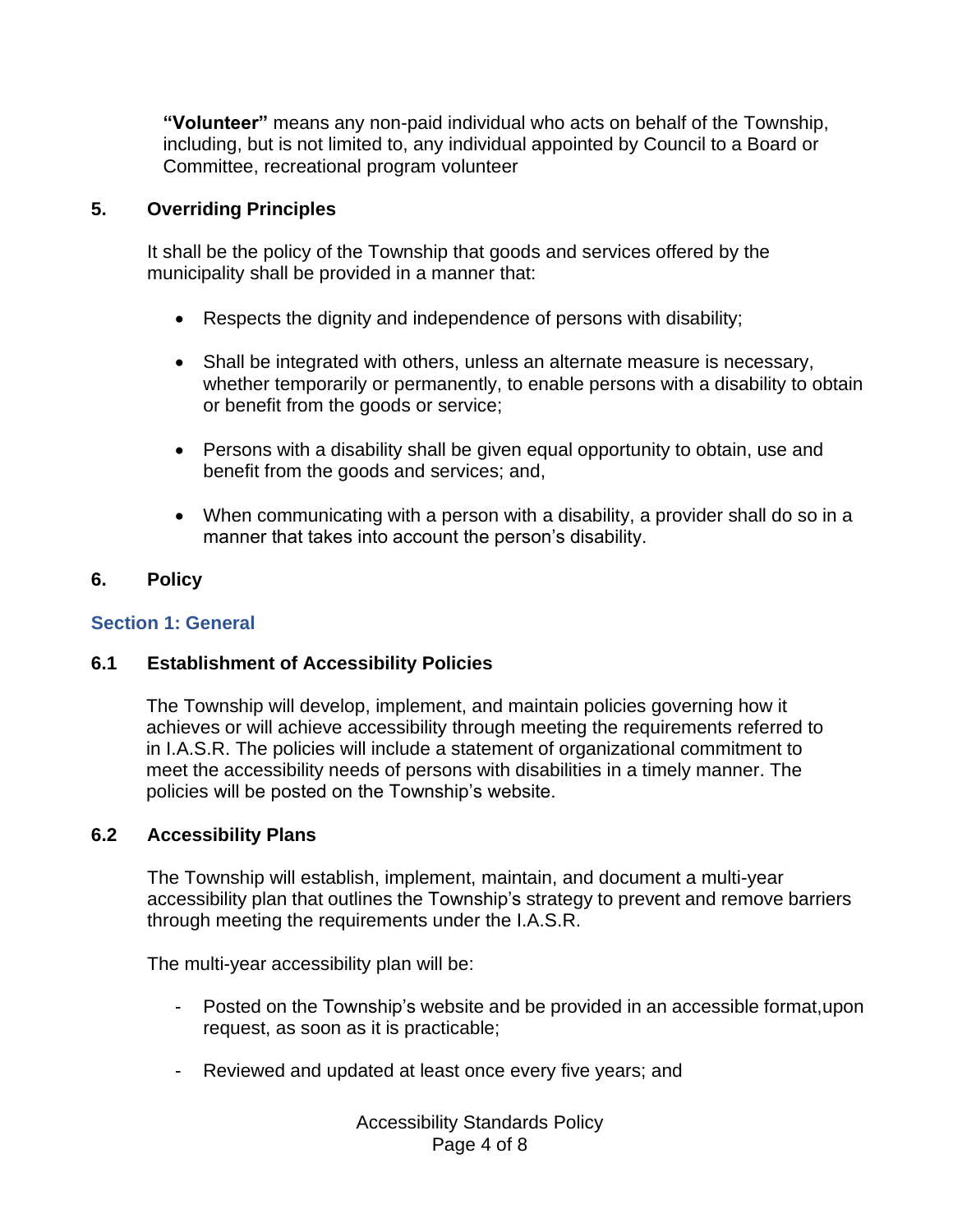- Established, reviewed, and updated in consultation with persons with disabilities and the Scugog Accessibility Advisory Committee (S.A.A.C.).

The Township will:

- Prepare an annual status report on the progress of measures taken to implement temulti-year accessibility plan; and
- Post the status report on its website and provide the report in an accessible format upon request, as soon as it is practicable.

# **6.3 Procuring or Acquiring Goods, Service and Facilities**

The Township will incorporate accessible design, criteria and features when procuring or acquiring goods, services, or facilities, except where it is not practicable to do so as per the Township of Scugog's Procurement By-law and supporting guidelines and policies. If it is not practicable to do so, the Township shall provide an explanation upon request.

# **6.4 Training**

- 6.4.1 The Township will ensure that training is provided based on the requirements of the A.O.D.A, I.A.S.R. and on the *Human Rights Code* as it pertains to persons with disabilities to the following:
	- a) Members of Council;
	- b) All employees, and volunteers;
	- c) All persons who participate in developing the organization's policies; and
	- d) All other persons who provide goods, services, or facilities on behalf of the organization.
- 6.4.2 The Township will modify the training for different employees to ensure it is appropriate to their duties.
- 6.4.3 The Township will ensure that every person referred to in subsection 6.4.1, is trained as soon as practical. Employees will be trained as part of their employee orientation and volunteers will be required to complete the training as soon as they begin volunteering with the Township.
- 6.4.4 The Township will provide training in respect of any changes to the Township's accessibility policies through a memorandum to those affected persons and, where deemed appropriate, through the annual Township staff training.

Accessibility Standards Policy Page 5 of 8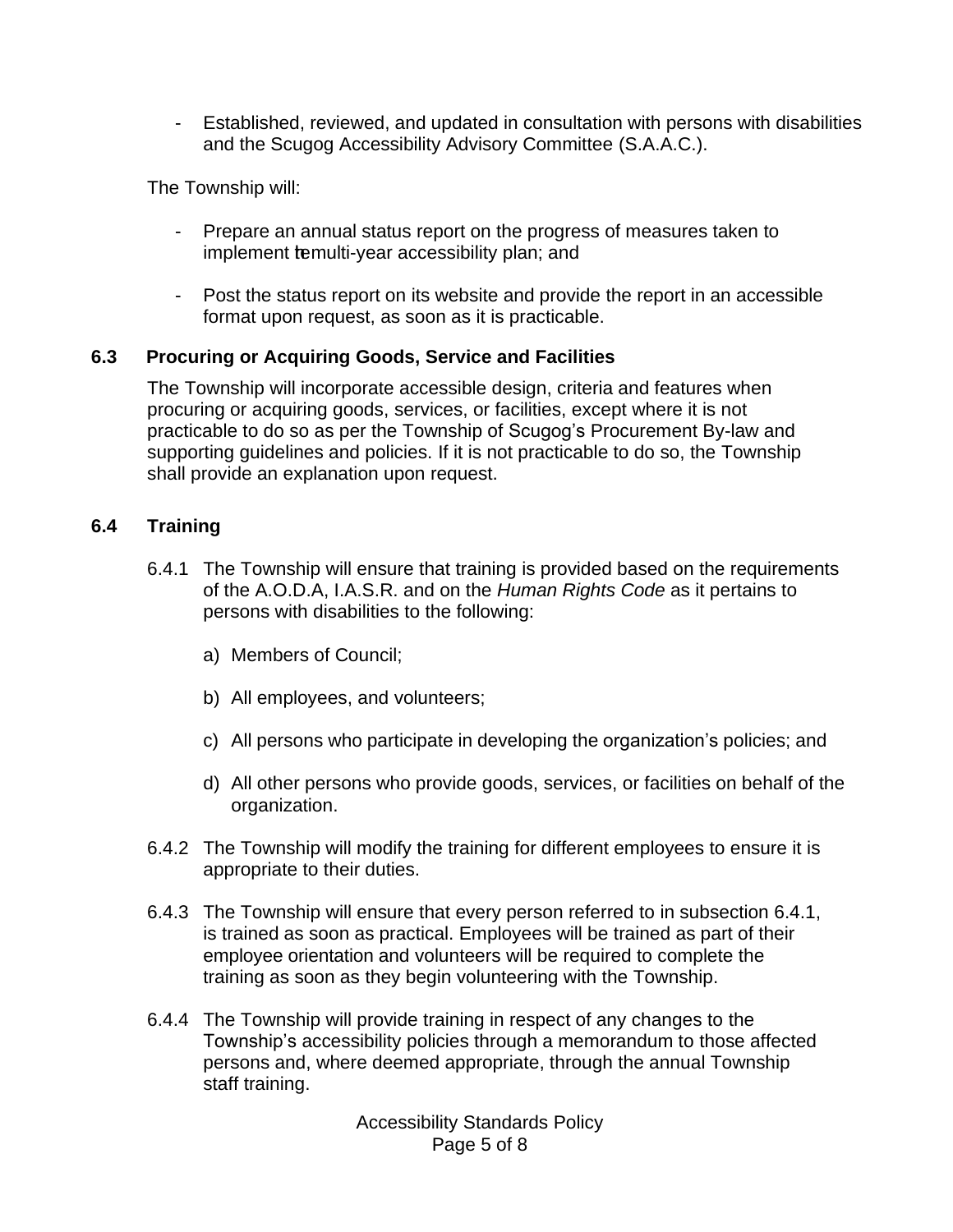6.4.5 The Township will keep records of all training provided to employees, including the dates of the training and the number of individuals to whom training was provided.

## **Section 2: Information and Communication Standards**

#### **6.5 Feedback**

The Township is committed to providing a high quality of customer service as per the Township of Scugog's Accessible Customer Service Policy. The Township will ensure that the processes for receiving and responding to feedback area accessible to persons with disabilities. Upon request, the municipality will provide or arrange for accessible formats and communications supports.

#### **6.6 Accessible Formats and Communication Supports**

The Township will, upon request, provide or arrange for the provision of accessible formats and communication supports for persons with disabilities as contained in the Alternate Format's Policy.

#### **6.7 Emergency Procedure, Plans and Public Safety Information**

The Township will provide, upon request, the emergency procedures, plans and public safety information in an accessible format or with appropriate communication supports, as soon as practicable.

## **6.8 Accessible Websites and Web Content**

The Township of Scugog shall ensure that its internet website(s) and web content conform to the World Wide Web Consortium Web Content Accessibility Guidelines (WCAG) 2.0 Level AA in accordance with the schedule set out in Sec. 14 of *Ontario Regulation 191/11 Integrated Accessibility Standards Regulation*, with the exception of Captions (live) and Audio Descriptions (Pre-recorded), by January 1, 2021.

Each department shall have a staff member assigned to assist with monitoring accessible documents posted in their department's sections of the website and the Corporate Services Department will oversee and coordinate education resources and training opportunities for staff.

## **Section 3: Employment Standards**

## **6.9 Employment**

6.7.1 The Township of Scugog Employment Accommodation Policy outlines the Township of Scugog's commitment to accessible employment through aspects of the employment life cycle as per the requirements of Section 3: Employment Standards of the *Integrated Accessibility Standards* (I.A.S.R.) *Ontario regulation 191/11.*

> Accessibility Standards Policy Page 6 of 8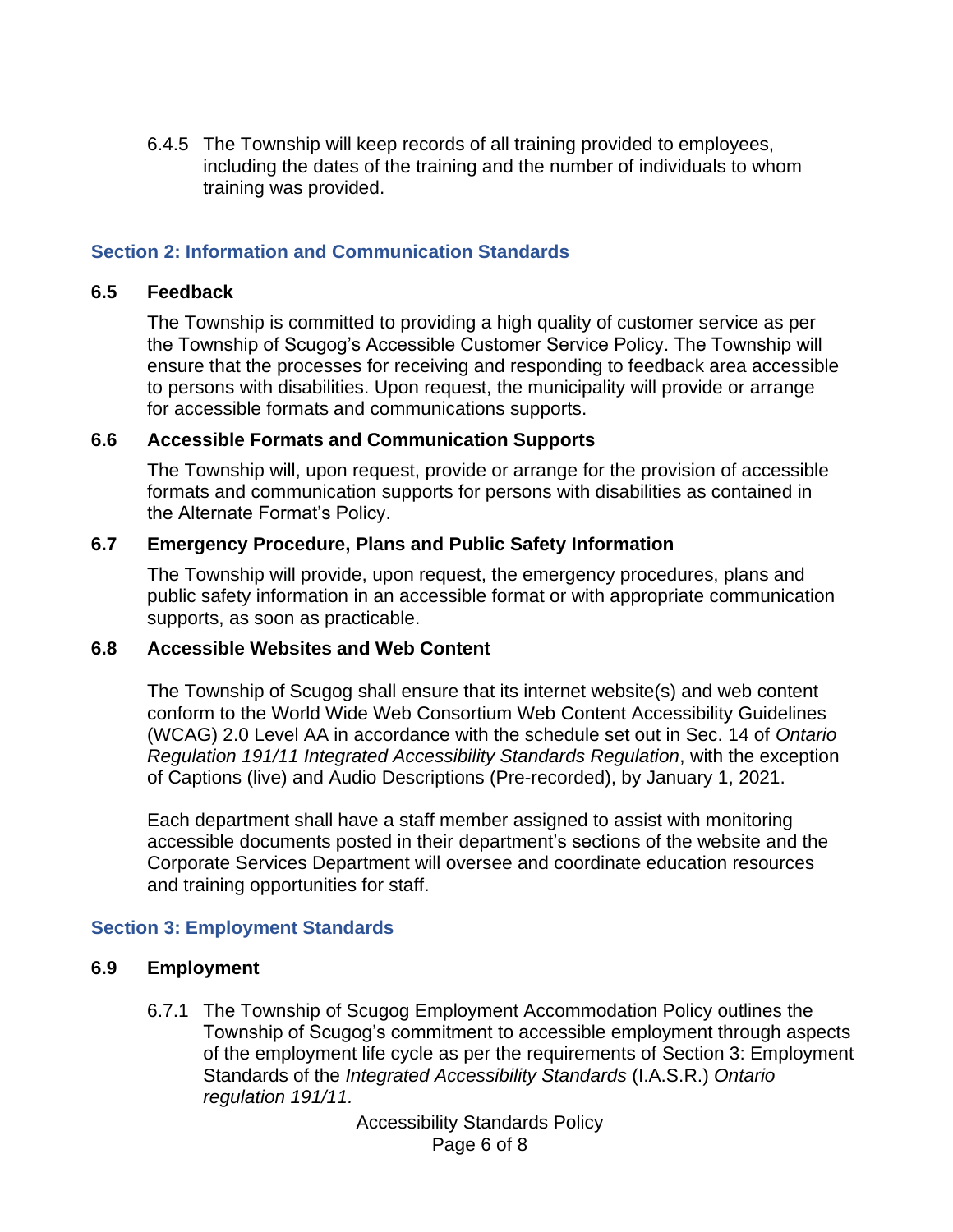# **Section 4: Transportation Standards**

## **6.10 Duties of Township Taxis**

- 6.8.1 The Township will consult with the Scugog Accessibility Advisory Committee, the public and persons with disabilities, to determine the proportion of ondemand accessible taxicabs required. The Township will identify progress made toward meeting the need for on-demand accessible taxis.
- 6.8.2 The Township, when licensing taxicabs, will ensure that owners and operators are prohibited from charging a higher fare or an additional fee for persons with disabilities than for persons without disabilities for the same trip and from charging a fee for the storage of mobility aids or mobility assistive devices.
- 6.8.3 In addition, the Township will ensure that vehicle registration and identification information is available in an accessible format to persons with disabilities who are passengers, and that this information is placed on the rear bumper of the taxicab.

## **Section 5: Design of Public Spaces**

#### **6.11 Designing Public Spaces**

- 6.11.1 The Township of Scugog is committed to designing public spaces that are free from barriers and accessible to all persons we serve and will comply with the Design of Public Spaces Standards with respect to accessibility features when building new or making planned significant alterations to existing Township-controlled public spaces including:
	- Recreational trails and beach access routes
	- Outdoor public use eating areas
	- Outdoor play spaces
	- Exterior paths or travel
	- Accessible parking
	- Obtaining services
- 6.11.2 The Accessibility Advisory Committee and Accessibility Coordinator shall be consulted on any Township of Scugog facility/property design, renovation, or retrofit project.
- 6.11.3 Procedures are put in place, when possible, to prevent service disruptions to the accessible parts of our public spaces.

Accessibility Standards Policy Page 7 of 8